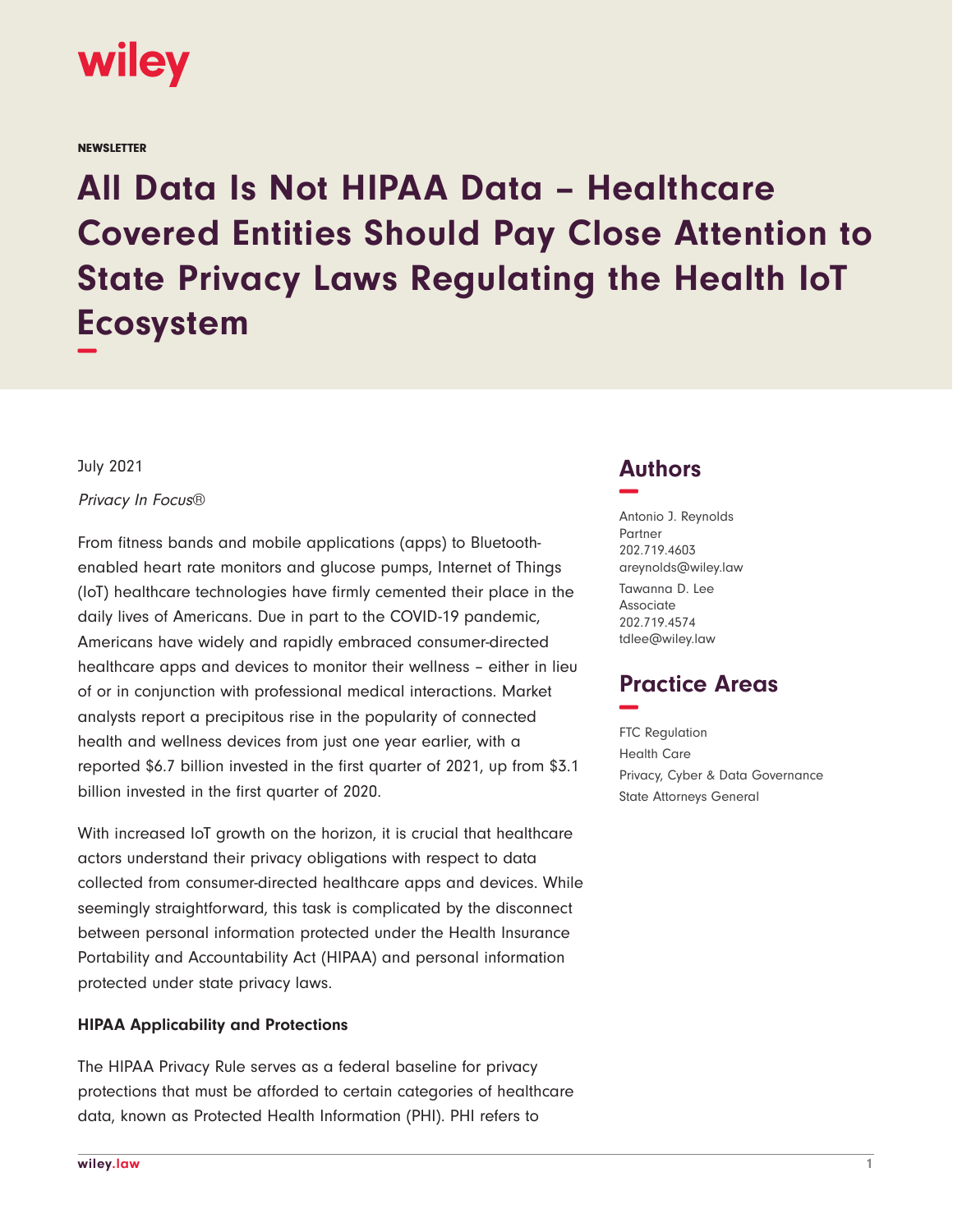individually identifiable health information that is transmitted by or maintained in electronic media or any other form or medium. PHI receives HIPAA Privacy Rule protections (including prohibitions and limitations on data disclosure) only if it is created, used, or maintained by a Covered Entity (CE), which includes health plans, healthcare clearinghouses, and healthcare providers who transmit health information in electronic form in connection with a covered transaction. Importantly, the HIPAA Privacy Rule *does not* apply in the following circumstances: (1) the health data at issue does not constitute PHI; and (2) the PHI is collected, used, or maintained by a non-Covered Entity (except for a Business Associate, as that term is defined in 45 C.F.R. § 160.103).

With the increased use of consumer-directed healthcare apps and devices, providers and patients often assume that all collected healthcare data is safeguarded by the HIPAA Privacy Rule. This is not the case. As an actor-centered rule, the HIPAA Privacy Rule does not afford protection to all healthcare data regardless of its source and use. Rather, only PHI collected, used, or maintained by Covered Entities is subject to the HIPAA Privacy Rule's requirements. Presently, most wearable devices, healthcare applications, and health IoT devices do not involve receipt, review, collection, or maintenance of health data by a Covered Entity. Instead, these consumer-driven products involve collection and storage of consumer-inputted data by device manufacturers and developers, who are not themselves Covered Entities. Without the Covered Entity nexus, this data remains unprotected. This is true regardless of the fact that this same data would be protected if provided to a Covered Entity. Thus, it is important to remember that the HIPAA Privacy Rule's protections only apply to certain types of healthcare data possessed by certain actors. When healthcare data is not within the possession of a Covered Entity (or a Covered Entity possesses non-PHI data), the data falls through the cracks of federal privacy regulation.

### **Healthcare Adjacent Data and State Law Privacy Protections**

Healthcare data that does not constitute PHI or is not used by Covered Entities for clinical care is sometimes referred to as healthcare adjacent data. This is data that falls outside the bounds of HIPAA. Data collected by wearables, health IoT devices, and healthcare applications often fall within this category.

Healthcare adjacent data can create significant confusion among providers and consumers. Providers and consumers may erroneously believe that the HIPAA Privacy Rule's protections apply to this data. This creates a false sense of security for consumers because they believe their data is subject to stringent privacy regulations that, in fact, are not applicable. Instead of federal privacy protections, consumers are left at the mercy of the device's or app's privacy policy, which can change over time and may allow downstream disclosure and use of sensitive health data.

Further, by assuming the HIPAA Privacy Rule applies to all healthcare data, providers may inadvertently neglect to comply with (i) state law requirements that govern healthcare adjacent data, and (ii) more stringent state law requirements that preempt the HIPAA Privacy Rule. State privacy laws are currently the main source of regulation for healthcare adjacent data, and apply much more broadly than HIPAA (e.g., most state privacy laws are not limited to Covered Entities). A provider's assumption that HIPAA applies to all data (including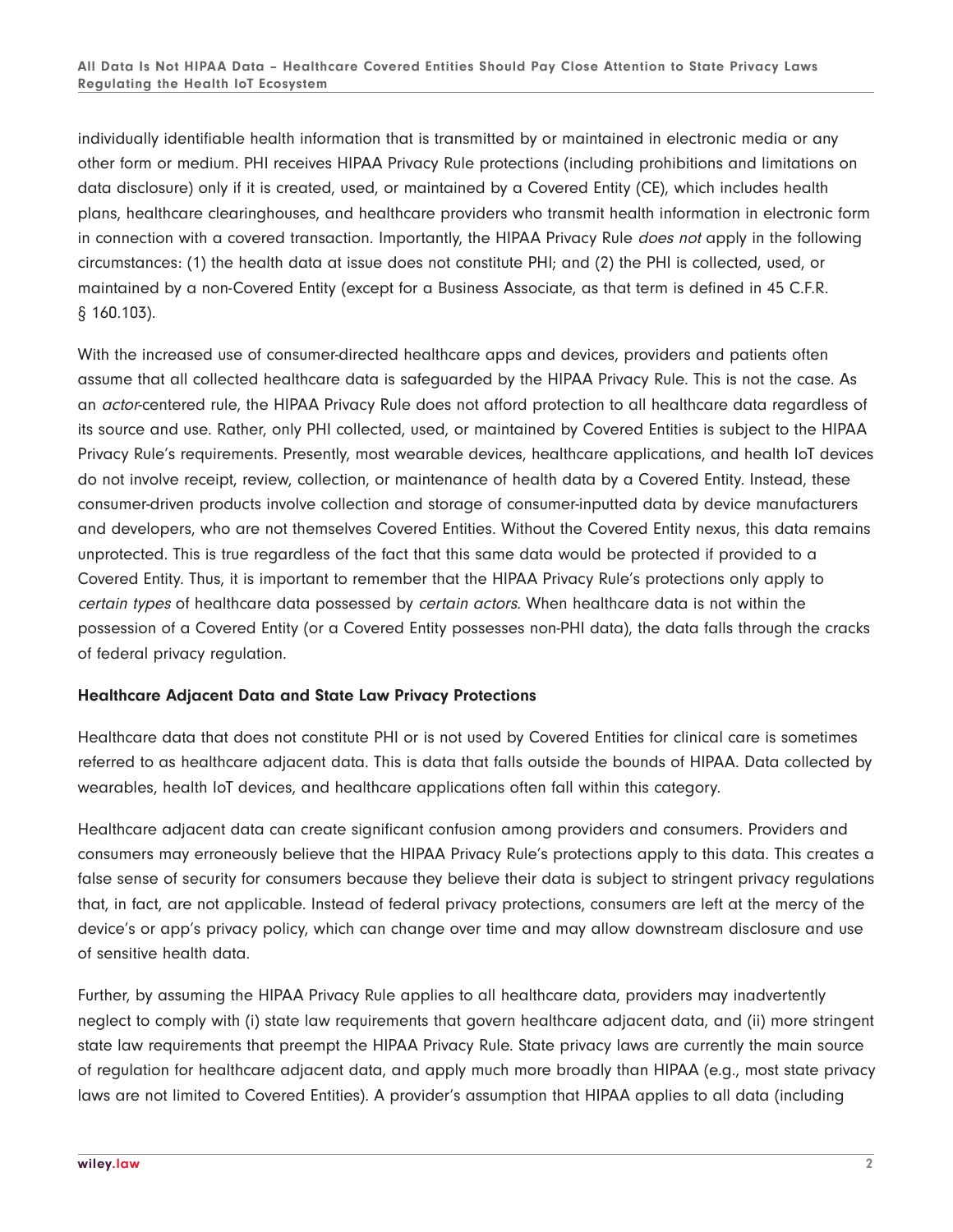non-PHI data) collected from a wearable or healthcare device may result in liability under state law for failure to comply with more stringent (or different) standards.

This is particularly true where a healthcare wearable or app comingles PHI and non-PHI data before transmission to a Covered Entity. In that scenario, only the PHI data would be protected by HIPAA and the non-PHI data would be subject to state law regulation only. These different regulatory structures based on the type of data and the type of actor can make it difficult to identify the regulatory schemes applicable to each piece of data.

Moreover, providers must also be aware that the HIPAA Privacy Rule can be preempted by more stringent state laws. As noted previously, the HIPAA regulations serve as a floor for privacy protections. If a state imposes heightened privacy standards, the minimum HIPAA Privacy Rule requirements no longer apply. This means that providers must closely analyze state law regulations to determine whether state law standards preempt baseline HIPAA requirements for any subset of PHI. For example, the California Consumer Privacy Act (CCPA) excludes from its scope PHI collected for treatment, payment, or healthcare operations. Accordingly, PHI that is collected, maintained, or used by Covered Entities for treatment, payment, or healthcare operations is subject to the HIPAA Privacy Rule and not the heightened CCPA requirements. Providers, however, must then identify PHI that is not used for treatment, payment, or healthcare operations and recognize that this subset of data is subject to more stringent CCPA requirements.

## **Filling the Gap – Federal and State Enforcement Actions**

Federal and state regulations are not the only safeguards applicable to consumer health data. Enforcement agencies such as the Federal Trade Commission (FTC) and state Attorneys General (AGs) have undertaken active monitoring and oversight efforts to ensure healthcare adjacent data is still protected, despite slipping through federal regulatory frameworks.

The FTC's primary enforcement authority stems from Section 5 of the FTC Act, which allows the FTC to initiate an enforcement action for unfair or deceptive acts or practices in or affecting commerce. Recent FTC actions have emphasized that symmetry must exist between a healthcare application's privacy policies and its actual use of consumer health data. In January 2021, for example, Flo, Health Inc. settled allegations by the FTC that it impermissibly shared users' sensitive health data with third-party analytics and marketing services in contravention of its published privacy practices. In the settlement, the FTC imposed on Flo, among other remedies, a unique notice requirement by mandating that Flo notify affected users about the disclosure of their personal information. In addition, two FTC commissioners wrote a partial concurrence and partial dissent in which they advocated use of the Health Breach Notification Rule. This rule, which has not been used by the FTC to date, requires vendors of unsecured health information to notify users and the FTC if there has been an unauthorized disclosure. The Flo case highlights the FTC's commitment to proper data usage and the potential for new and emerging remedies as these cases continue to evolve. As providers navigate the murky waters of healthcare data privacy and security, it is crucial that they comply with FTC and other federal guidance to avoid enforcement actions.